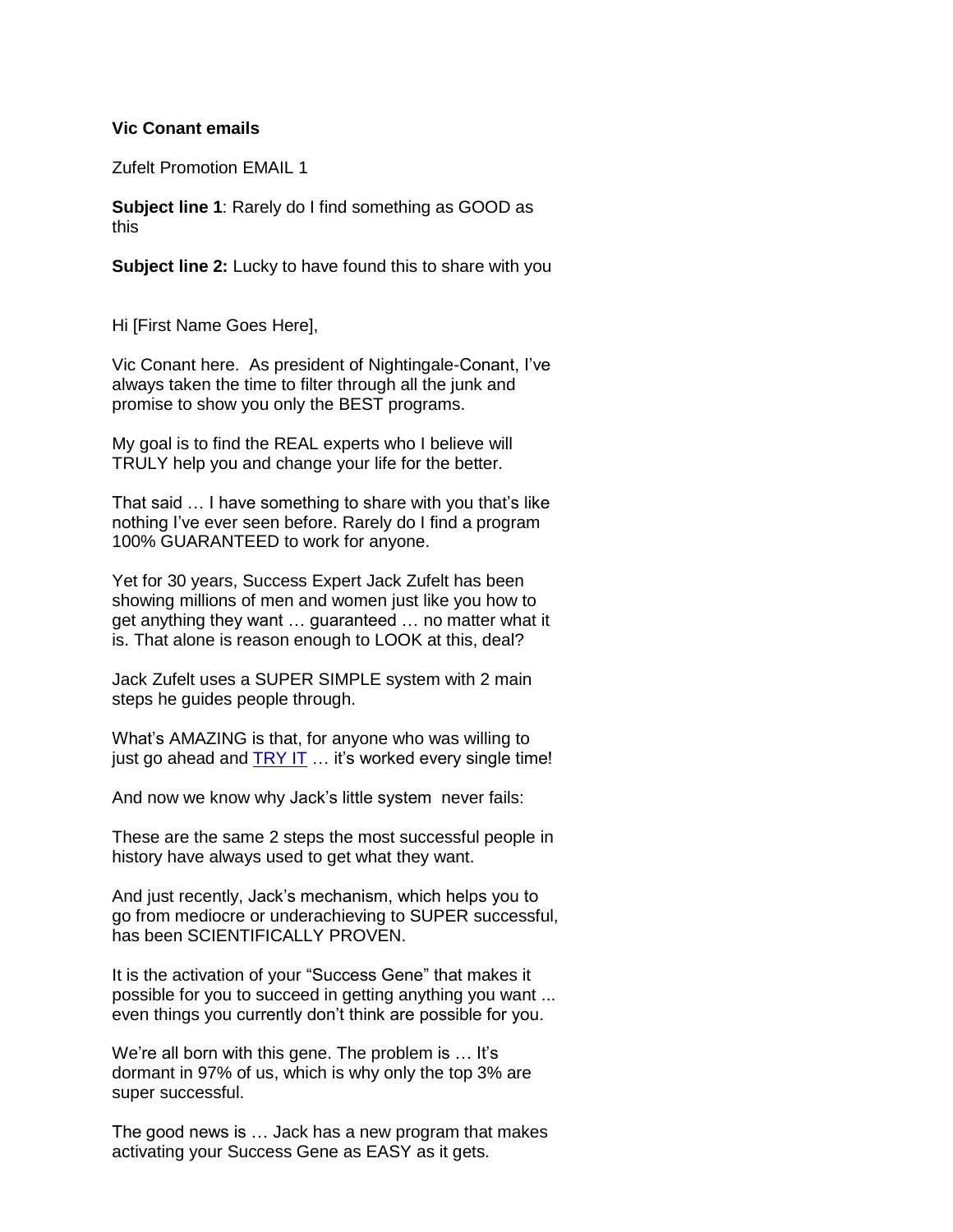In six SIMPLE online sessions, which includes live calls with Jack, you'll learn how to activate your Success Gene in the shortest amount of time. Once you do, you'll spend the rest of the time getting what you want as fast as possible. Then, use this simple process over and over for the rest of your life to get whatever you want.

GO HERE NOW to find out more.

I hope you TAKE THIS OPPORTUNITY to experience the joy and excitement that Jack's simple, 2-step system brings to your life. And how your future quickly and drastically changes because you're achieving what you want MOST in life ... one after another as fast as possible.

And remember … when you follow these 2 steps, Jack guarantees your biggest successes WILL HAPPEN for you.

Warmly, Vic Conant, President NIGHTINGALE-CONANT

======================== Zufelt Promotion EMAIL 2

**Subject line 1**: "Success Gene" discovered – trigger it to achieve more

**Subject line 2:** Science finds "Success Gene" - here's how to activate it…

Hi [First Name Goes Here],

I'm Vic Conant, president of Nightingale-Conant.

I just talked to a good friend of mine, Success Expert Jack Zufelt, and he told me that top scientists just recently discovered a human "Success Gene."

Problem is... research ALSO shows that this gene, which we're all born with, is dormant in 97% of the population.

So odds are, yours is not activated either, which Jack explained as the reason why you aren't getting everything you want in life, nor are you as successful as you could be.

The GOOD news is... it's rather EASY and QUICK to activate your Success Gene, which unleashes the traits you MUST HAVE to achieve BIG.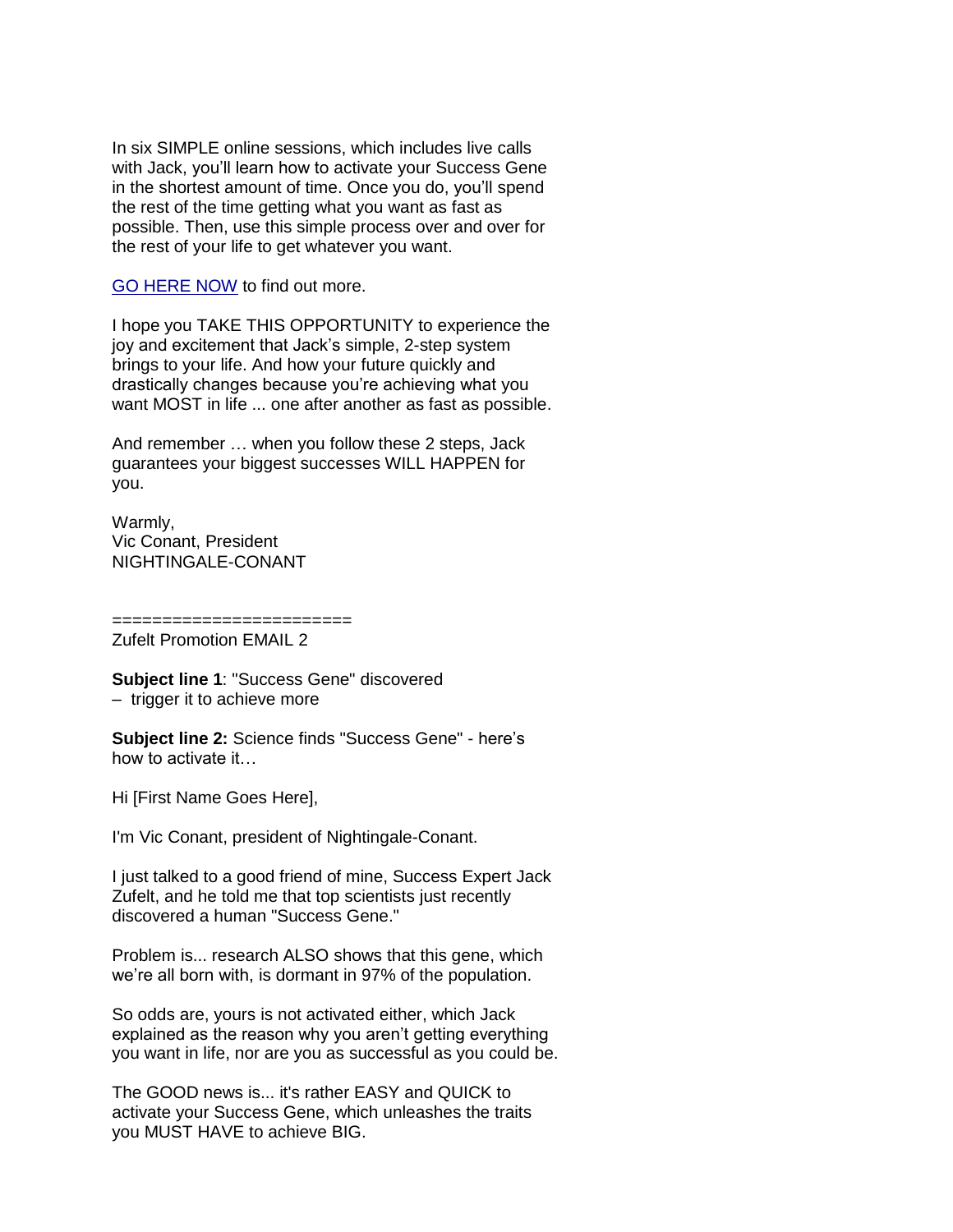And that's exactly what my buddy Jack Zufelt does. He shows people just like you how to do it using a SIMPLE 2 step process that activates your Success Gene. Once you do, you'll start to achieve one thing after another for the rest of your life.

This is SCIENTIFICALLY PROVEN to work.

I've never seen anything like it …. and I've been around personal development for a very long time. It's so RELIABLE it's worked every single time for every single person who has followed this simple 2-step process.

And the cool thing is … a major EYE-OPENING EXPERIENCE for you … and it's FUN!

In fact, Jack's AMAZING little formula is the same one the most successful people in history have been using to achieve whatever they want.

This is now so popular … he's been interviewed on more than 2,000 radio and TV talk shows, including the TODAY SHOW, CBS, and PBS.

As a TRUE Success Expert, Jack's only mission is to help millions more just like you to get what they want … no matter what it is.

GO HERE to discover what scientists and Jack Zufelt know you MUST HAVE to activate your "Success Gene"… so you can ACHIEVE ANYTHING you want in life ... as fast as possible.

Warmly, Vic Conant, President NIGHTINGALE-CONANT

Click here to learn more: [Your Affiliate Link Goes Here]

======================== Zufelt Promotion EMAIL 3

**Subject Line 1: Not getting something you want? I know** why... OR **Subject Line 2:** Why only 3% have it all ... and the 2 things you can do to join them

Hi [First Name Goes Here],

Do you know why you didn't get something you wanted